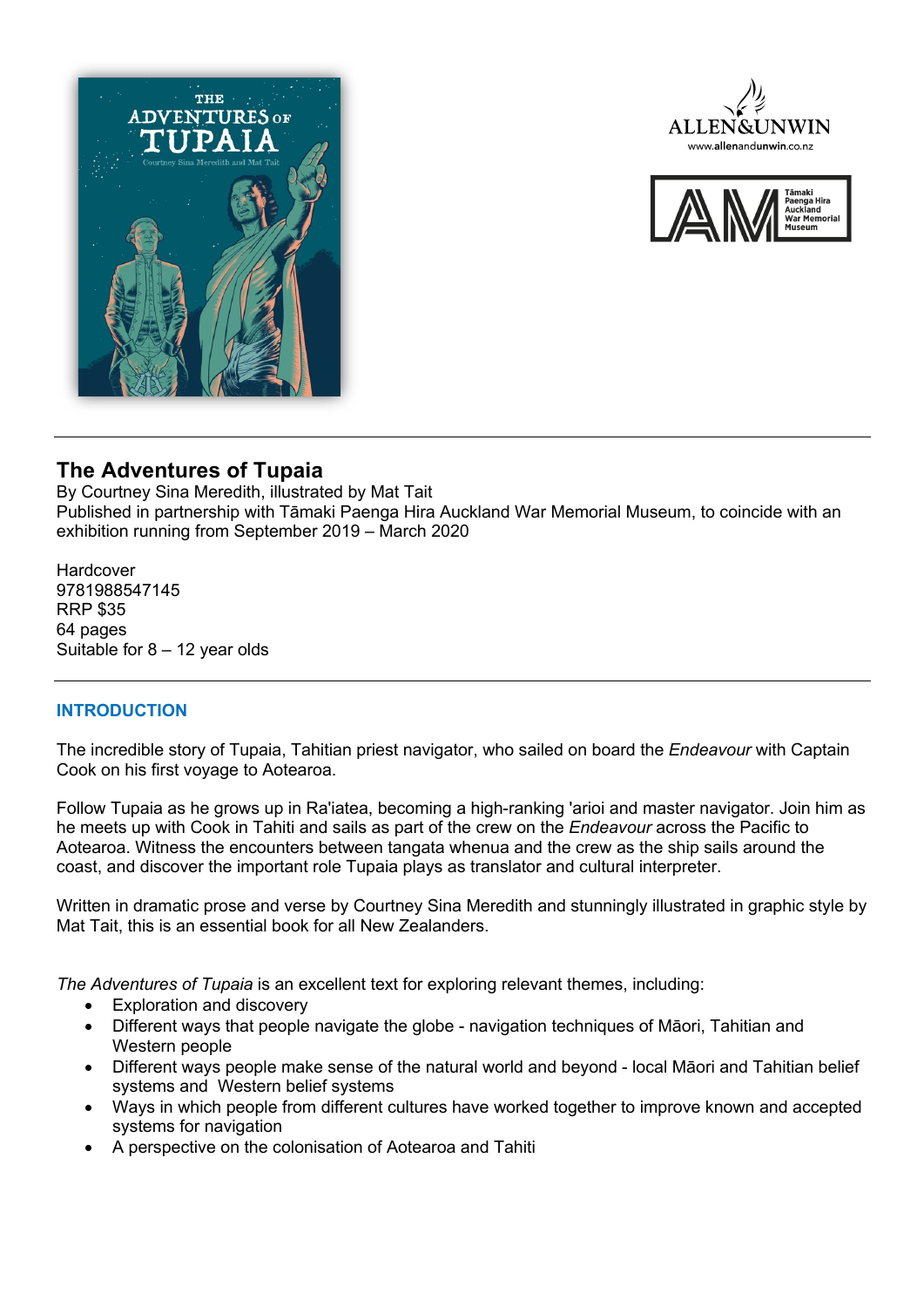## **LINKS TO THE NZ CURRICULUM**

*The Adventures of Tupaia* is well suited to teaching literacy at Level 3 and 4 of the New Zealand Curriculum, depending on the interests of the students in a class. It supports the New Zealand Curriculum for Year 7 and Year 8 English and provides a culturally inclusive opportunity within literacy in a New Zealand setting. There is also an opportunity to include it as part of other New Zealand Curriculum areas such as Science, Social Studies, Technology and The Arts. *The Adventures of Tupaia* can be studied as a class text and is perfect for a tuning-in resource for Inquiry Units across a range of learning areas. It is also extremely suitable for use in literature circles and guided reading in the upper primary setting. The activities in these teacher's notes are suggestions and are by no means the limit of what is possible when working with students around this text.

# **BEFORE READING ACTIVITIES**

#### *Activating prior knowledge, predicting and generating questions:*

- In small groups have a look at the front and back cover: look at the images and characters to make predictions about what you believe the story may be about? Where might it have been set? Who and what might the story be about?
- As a class or in groups brainstorm your combined ideas about the book, Tupaia, Captain Cook and his crew, their journey or any other prior knowledge students may have about explorations and/or explorers in the history of Aotearoa.
- Discuss what genre this type of book belongs to and why?
- Write a class list of questions you may have after discussing the questions above these could be distributed to small groups or individuals to find responses.

*Note: It is a fantastic idea to revisit predictions at key points in the text for students to continuously revisit and revise their predictions as new information comes to light.*

## **DURING READING ACTIVITIES**

#### *Making connections, visualise, make inferences, question and revise and adjust predictions:*

- Explain the meaning and importance of this quote for Tupaia as a leader: "to be an 'arioi was to be at one with 'Oro".
- Put yourself in Tupaia's position and consider these questions:
	- 1. When the *Endeavour* first entered and then the ships crew came ashore in Matavai Bay. How would you feel? How would your people be feeling?
	- 2. When he decided to join the crew of *Endeavour* and started to journey towards Aotearoa. How did you feel and why?
	- 3. When he encountered challenges on his travels, how did he look after his own wellbeing? What are your thoughts on this? How does it differ from a Western perspective on maintaining wellbeing?
	- 4. When Tupaia wanted to share his navigation knowledge but was knocked back by the British sailors. How did he feel and why? What did he decide to do and why? What qualities did he display through his actions at this time?
	- 5. When Tupaia arrived in Aotearoa and travelled around various places. How did his feelings change over time and why? How did he try to stay true to his beliefs when confronted by conflict?
- When Tupaia and Cook's men encountered local Māori at Te Toka-a-Taiau (pg.40). How did local Māori feel and why? How did Cook and his men feel and why? How did Tupaia feel and why? After the shooting subsided what do you believe prompted Tupaia's action with the young Māori warrior who lost his life? How do you think Tupaia felt at this time and why?
- As the *Endeavour* made its way around Aotearoa how do you think Māori perceived the British? Tupaia? What do you think were the advantages and disadvantages for Māori during these interactions? What cultural protocols were misinterpreted or misunderstood by both the British and Māori and why? How could Cook and his crew have handled things differently?
- Create a list of questions as you read the text and then choose 1 or 2 to further research.
- Revise your prior predictions about the text as you read.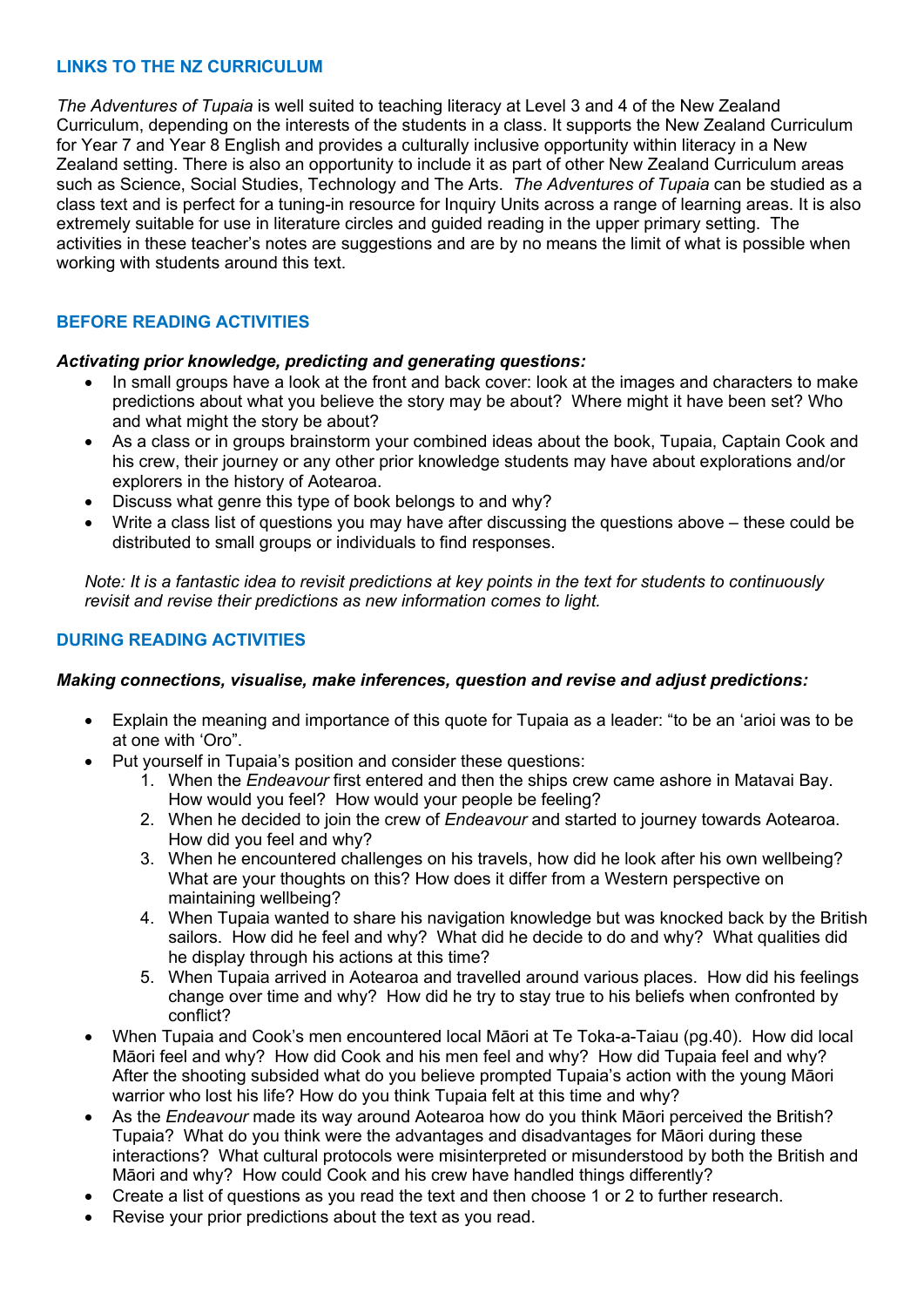# **Key Competencies**

*The New Zealand Curriculum* identifies five key competencies (if you're looking at this online, these are links):

- thinking
	- using language, symbols, and texts
	- managing self
	- relating to others
	- participating and contributing

## *Ideas for exploration with learners:*

- In small groups students can make their own pahī using newspaper and cellotape. Students can use the book and online resources to help make their model of a pahī. Students can use the self assessment sheet to discuss how they used the key competencies while working collaboratively to make their pahī. (Blackline master 1)
- Look online for Captain Cook's map of Aotearoa. In small groups recreate the map which shows where Captain Cook and Tupaia travelled throughout Aotearoa. Be mindful to use the Māori and English names on the map, and consider using key symbols to represent the events that took place at each stop. Students can use the self assessment sheet to discuss how they used the key competencies while working collaboratively to create their map. (Blackline master 1)
- Individually or in pairs create your own tāumi, pahū, tō'ere or tāhiri. Remember to look online for additional information on how these are made and what you may need to make these taonga. Students can use the self assessment sheet to discuss how they used the key competencies while working collaboratively to create their map. (Blackline master 1)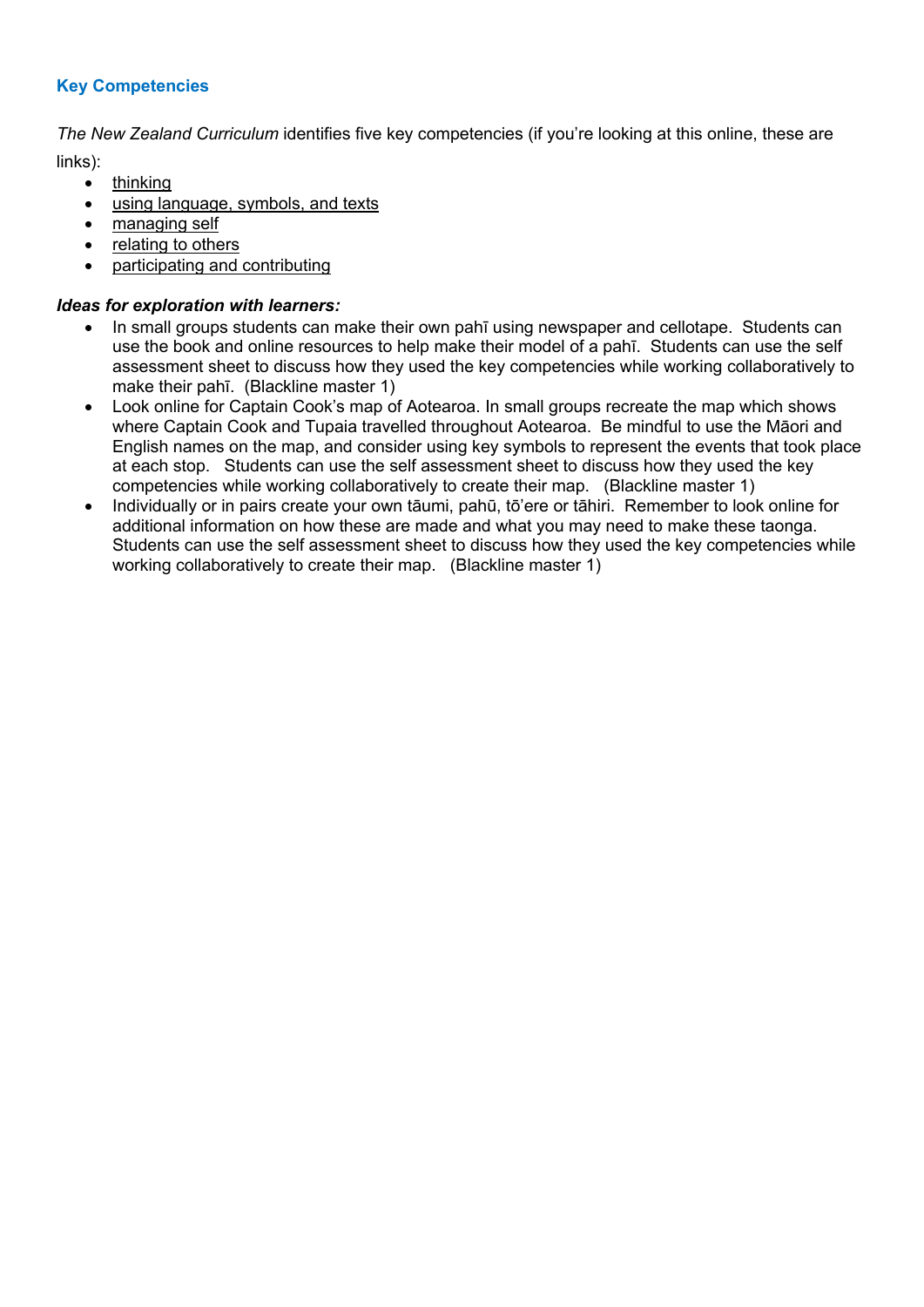# **Listening, Reading, and Viewing**

## **Processes and strategies**

- Integrate sources of information, processes, and strategies with developing confidence to identify, form, and express ideas:
	- integrates sources of information and prior knowledge with developing confidence to make sense of increasingly varied and complex texts;
	- selects and uses a range of processing and comprehension strategies with growing understanding and confidence;
	- thinks critically about texts with developing confidence.

## *By using these processes and strategies when listening, reading, or viewing, students will:*

## **Purposes and audiences**

- Show a developing understanding of how texts are shaped for different purposes and audiences:
	- recognises and understands how texts are constructed for a range of purposes, audiences, and situations;
	- identifies particular points of view and begins to recognise that texts can position a reader;

## **Ideas**

- Show a developing understanding of ideas within, across, and beyond texts:
	- uses their personal experience and world and literacy knowledge confidently to make meaning from texts;
	- makes meaning of increasingly complex texts by identifying main and subsidiary ideas in them;
	- starts to make connections by thinking about underlying ideas in and between texts;
	- recognises that there may be more than one reading available within a text;
	- makes and supports inferences from texts with increasing independence.

## **Language features**

- Show a developing understanding of how language features are used for effect within and across texts:
	- identifies oral, written, and visual language features used in texts and recognises their effects.

# **Speaking, Writing and Presenting**

## **Processes and strategies**

- Integrate sources of information, processes, and strategies with developing confidence to identify, form, and express ideas:
	- creates a range of texts by integrating sources of information and processing strategies with developing confidence.

*By using these processes and strategies when speaking, writing, or presenting, students will:*

## **Purposes and audiences**

- Show a developing understanding of how to shape texts for different purposes and audiences:
	- constructs texts that show a growing awareness of purpose and audience through careful choice of content, language, and text form.

## **Ideas**

- Select, form, and communicate ideas on a range of topics:
	- ideas suggest awareness of a range of dimensions or viewpoints.

## **Language features**

- Use language features appropriately, showing a developing understanding of their effects:
	- uses oral, written, and visual language features to create meaning and effect and engage interest.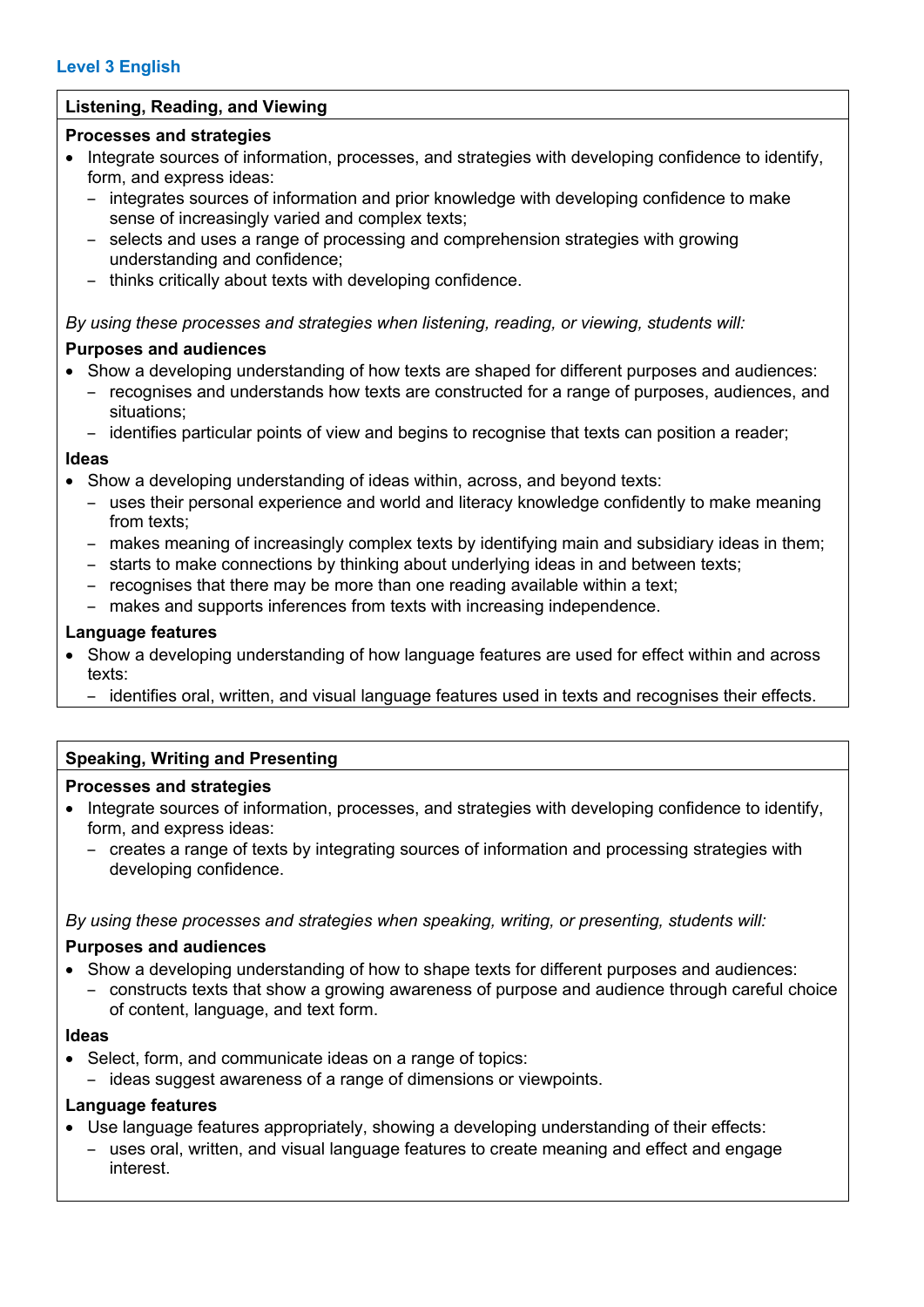# **Level 4 English**

## **Listening, Reading, and Viewing**

## **Processes and strategies**

- Integrate sources of information, processes, and strategies confidently to identify, form, and express ideas:
	- integrates sources of information and prior knowledge confidently to make sense of increasingly varied and complex texts;
	- selects and uses appropriate processing and comprehension strategies with increasing understanding and confidence;
	- thinks critically about texts with increasing understanding and confidence;

#### *By using these processes and strategies when listening, reading, or viewing, students will:*

#### **Purposes and audiences**

- Show an increasing understanding of how texts are shaped for different purposes and audiences:
	- recognises and understands how texts are constructed for a range of purposes, audiences, and situations;
	- identifies particular points of view and recognises that texts can position a reader;

#### **Ideas**

- Show an increasing understanding of ideas within, across, and beyond texts:
	- makes meaning of increasingly complex texts by identifying and understanding main and subsidiary ideas and the links between them;
	- makes connections by thinking about underlying ideas within and between texts from a range of contexts;
	- recognises that there may be more than one reading available within a text;
	- makes and supports inferences from texts with increasing independence.

#### **Language features**

- Show an increasing understanding of how language features are used for effect within and across texts:
	- identifies oral, written, and visual features used and recognises and describes their effects.

## **Speaking, Writing and Presenting**

#### **Processes and strategies**

- Integrate sources of information, processes, and strategies confidently to identify, form, and express ideas:
	- creates a range of texts by integrating sources of information and processing strategies with increasing confidence;

*By using these processes and strategies when speaking, writing, or presenting, students will:*

#### **Purposes and audiences**

- Show an increasing understanding of how to shape texts for different purposes and audiences:
	- constructs texts that show an awareness of purpose and audience through deliberate choice of content, language, and text form;

#### **Ideas**

• Select, develop, and communicate ideas on a range of topics:

– ideas show increasing awareness of a range of dimensions or viewpoints.

#### **Language features**

- Use a range of language features appropriately, showing an increasing understanding of their effects:
	- uses a range of oral, written, and visual features to create meaning and effect and to sustain interest;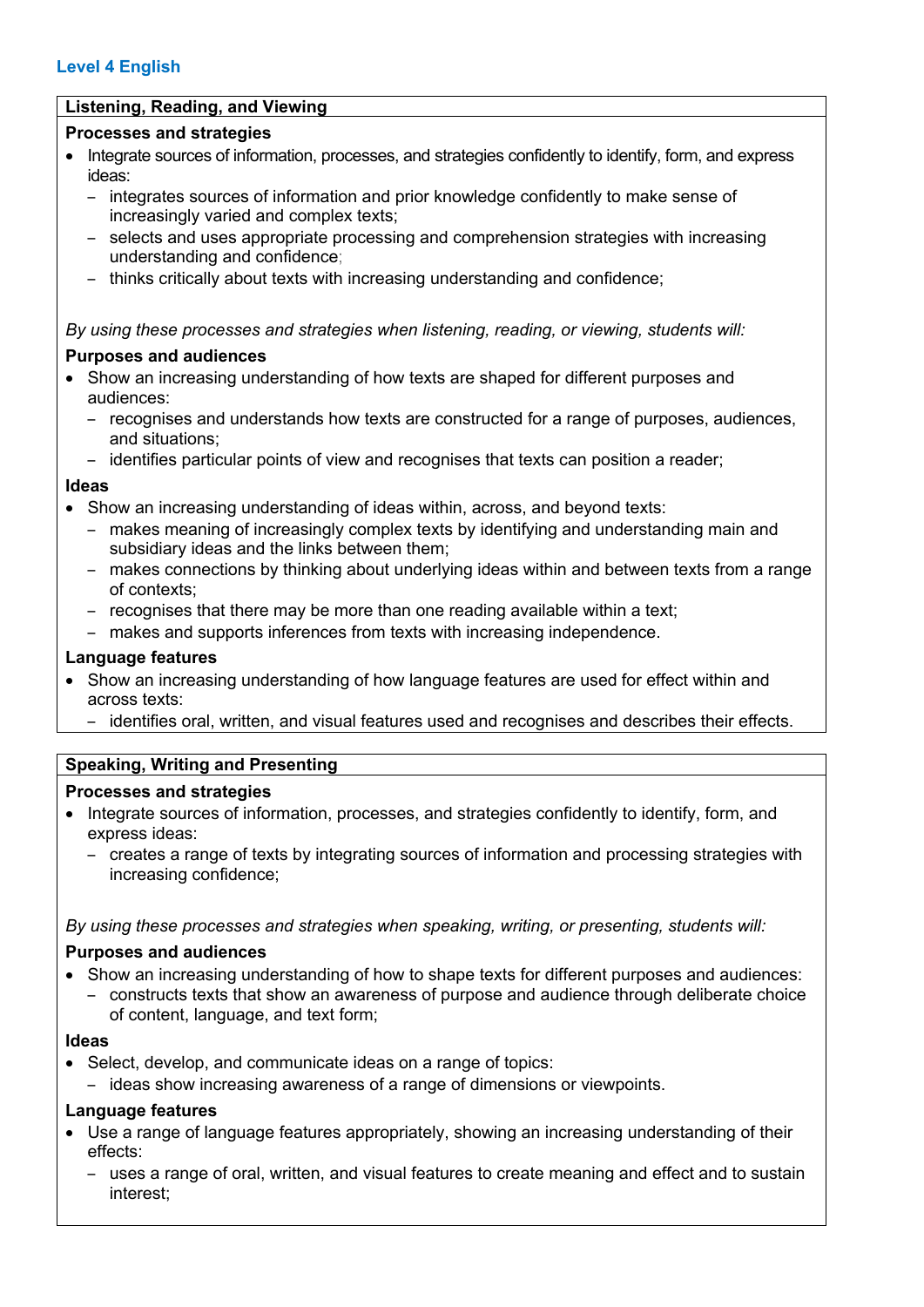## *Ideas for Level 3 and 4 Literacy exploration with learners:*

- Choose a person in the text. Research and write an information report or comic strip on the character. Remember to consider the structure of an information report/comic strip, tools to create audience appeal, use of visual and written language to convey your message. Extension activity: present your character to your class.
- Choose two people in the book with contrasting viewpoints and map out their thinking on various topics covered in the text. (Blackline master 2)
- Use the glossary of Tahitian words to create a static image which depicts a part in Tupaia's journey. Write an explanation of the language features you have used and why? Remember to consider your audience and what will engage their interest.

# **Links to other curriculum areas:**

| Level 3                                          | Level 4                                          |
|--------------------------------------------------|--------------------------------------------------|
| <b>Social Studies</b>                            | <b>Social Studies</b>                            |
| • Understand how people make decisions about     | • Understand how people pass on and sustain      |
| access to and use of resources.                  | culture and heritage for different reasons and   |
| Understand how early Polynesian and British      | that this has consequences for people.           |
| $\bullet$                                        | Understand how exploration and innovation        |
| migrations to New Zealand have continuing        | $\bullet$                                        |
| significance for tangata whenua and              | create opportunities and challenges for people,  |
| communities.                                     | places, and environments.                        |
| Ideas for exploration with learners:             | Ideas for exploration with learners:             |
| Critically discuss how the British explorers     | Discuss Tupaia's journey from childhood          |
| $\bullet$                                        | through to becoming a priest and a highly        |
| gained access to resources as they               | skilled navigator.                               |
| travelled around Aotearoa. Discuss the           | Discuss Taiata's journey towards becoming        |
| impact this had on Māori both then and in        | $\bullet$                                        |
| current times.                                   | a navigator and Tupaia's role in this.           |
| Critically discuss the different approaches      | Discuss how the exploration of new lands         |
| $\bullet$                                        | created both opportunities and challenges        |
| the British and Tupaia used when visiting        | for those on board the Endeavour and the         |
| various places around Aotearoa and the           | people and places the Endeavour                  |
| continued significance this has nowadays.        | encountered. (Blackline master 3)                |
| <b>Technology</b>                                | <b>Technology</b>                                |
| <b>Nature of Technology - Characteristics of</b> | <b>Nature of Technology - Characteristics of</b> |
| technology                                       | technology                                       |
| Understand how society and environments          | Understand how technological development         |
| $\bullet$                                        | $\bullet$                                        |
| impact on and are influenced by technology in    | expands human possibilities and how              |
| historical and contemporary contexts and that    | technology draws on knowledge from a wide        |
| technological knowledge is validated by          | range of disciplines.                            |
| successful function.                             | Ideas for exploration with learners:             |
| Ideas for exploration with learners:             | Discuss how this voyage to Aotearoa using        |
| Discuss how James Cook and Tupaia                | a mixture of Tahitian and British navigation     |
| navigated the seas with different technology     | technology and strategies may have               |
| and methods on the Endeavour                     | impacted on more contemporary                    |
| Science                                          | navigation.                                      |

### **Science**

## **Nature of Science - Understanding about science**

• Appreciate that science is a way of explaining the world and that science knowledge changes over time.

## **Planet Earth and Beyond - Astronomical systems**

• Investigate the components of the solar system, developing an appreciation of the distances between planets.

#### *Ideas for exploration with learners:*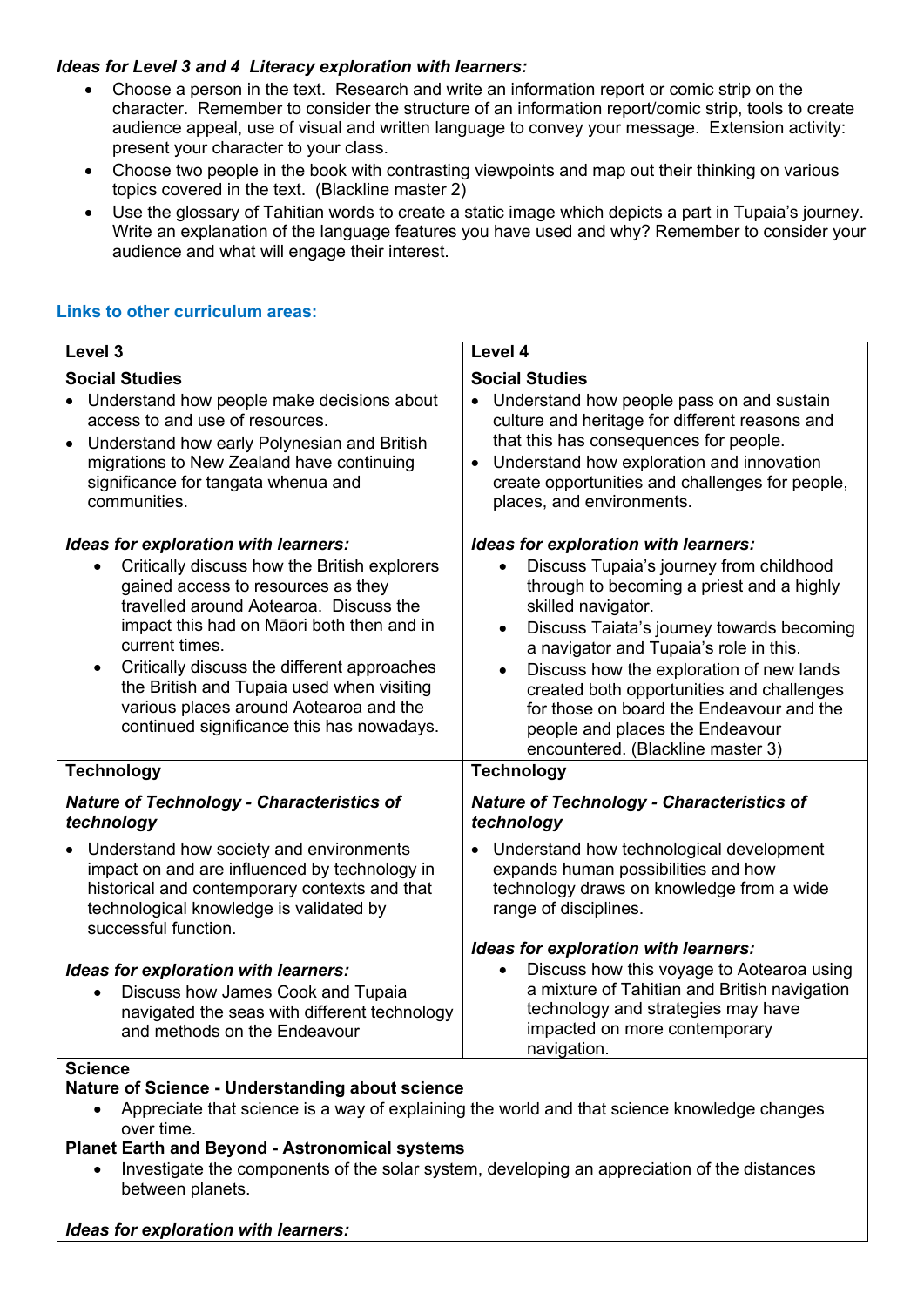• Discuss how people past and present have used the stars to navigate the oceans of the world. Draw a diagram to explain your thinking.

# **The Arts**

# **Understanding the Arts in Context - Visual Arts**

• Investigate the purpose of objects and images from past and present cultures and identify the contexts in which they were or are made, viewed, and valued.

## *Ideas for exploration with learners:*

- Create a poster of the Tahitian and British tools they used to navigate. Discuss and identify the contexts in which they were or are made, viewed, and valued by both communities.
- Create your own tapa cloth and/or tātau designs using traditional Tahitian symbols. Discuss and identify the contexts in which they were or are made, viewed, and valued in their communities.

# **AFTER READING ACTIVITIES**

# **Summarise, Synthesis, Question, Revisit Predictions and Evaluate the text:**

- Retell the main ideas in the story using a time line.
- Write a personal response to the text:
	- $\circ$  Remember to follow the structure for a personal response to a book a brief summary of the plot, conflicts, characters.
	- o Remember to include how you felt as you read the book, how did your feelings and thoughts change as the book progressed and why? What was your personal opinion about how the book ended and why?
	- o Discuss any lingering questions you had after reading.
	- $\circ$  Remember you could include a quote from the text to help convey your message.
	- o Discuss who might like to read this book and why?

# **FURTHER READING**

- *Wikipedia page on Tupaia* which provides great information on his life and achievements https://en.wikipedia.org/wiki/Tupaia\_(navigator)
- *Tupaia : the remarkable story of Captain Cook's Polynesian navigator, by Joan Druett (2011)* This book offers a detailed four-year chronology from 1767–1770, of the unacknowledged Tahitian navigator who was essential to the success and eventual fame of Captain Cook's historic voyage on the Endeavour. Available from the New Zealand National Library Service.
- *Wikipedia page on James Cook* which provides great information on his life and achievements https://en.wikipedia.org/wiki/James\_Cook
- *Endeavour : The Story of Captain Cook's First Great Epic Voyage, by Peter Aughton* This beautifully illustrated book gives a vivid account of life on board the Endeavour and its epic journey into the unknown between 1768 and 1771. Captain James Cook's voyage resulted in the mapping of New Zealand and the east coast of Australia. https://www.amazon.com/Endeavour-Story-Captain-Voyage-Voyages/dp/0753817322
- *Captain James Cook, by Richard Hough (1994)* Biography of the navigator and explorer covering his life leading to the three voyages which made the Pacific geographically coherent and the charting of Australian and NZ coasts. Available from the New Zealand National Library Service
- Dual heritage, shared future: James Cook, Tupaea and the transit of Venus at Tolaga Bay: Stephen Donald article in the Journal of the Royal Society of New Zealand https://www.tandfonline.com/doi/full/10.1080/03036758.2012.672431
- Various Anne Salmond lectures etc on the British Library website https://bit.ly/2XX1NN9
- Chapter Two in He Korero by Alison Jones, Kuni Jenkins https://books.google.co.nz/books?hl=en&lr=&id=LgBmCwAAQBAJ&oi=fnd&pg=PT7&dq=alison+jon es+tupaia&ots=16oWLfJ3K2&sig=GbzEMgtAXhEwQQzvSO7EwbFUS8#v=onepage&q=alison%20jones%20tupaia&f=false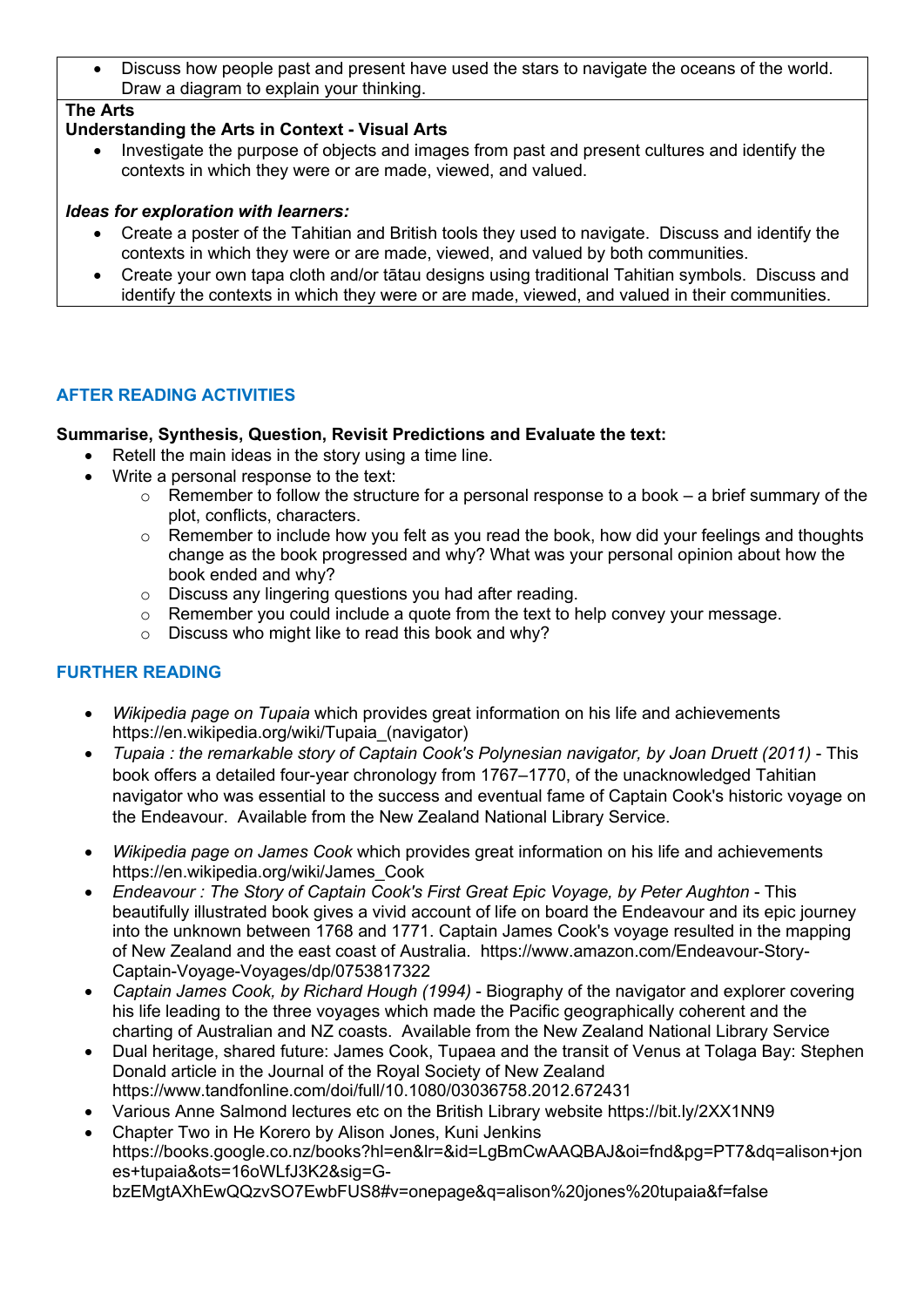# **BLACKLINE MASTERS**

BLM1: Key Competencies Self-Assessment

| <b>Key Competencies Self Assessment</b>                                                                                                                                                                                                                                                                                 |                                                                              |  |
|-------------------------------------------------------------------------------------------------------------------------------------------------------------------------------------------------------------------------------------------------------------------------------------------------------------------------|------------------------------------------------------------------------------|--|
| The competencies we are encouraging                                                                                                                                                                                                                                                                                     | <b>Strengths and areas for future focus</b>                                  |  |
| <b>Thinking</b><br>Can make sense of information<br>experiences and ideas<br>Is intellectually curious<br>$\bullet$<br>Asks questions<br>Can engage in "it depends" thinking.                                                                                                                                           | Strengths that I have demonstrated, with<br>examples from my group activity: |  |
| <b>Using language symbols and texts</b><br>Understands information that is<br>communicated in words, numbers,<br>movements and images<br>Can communicate with others using<br>$\bullet$<br>words, numbers, movements and<br>images<br>Uses a range of technologies<br>confidently.                                      |                                                                              |  |
| <b>Managing self</b><br>Has a "can do" attitude<br>Sees themselves as a capable learner<br>$\bullet$<br>Is reliable, resilient and resourceful<br>Sets personal goals<br>Has strategies for meeting challenges<br>Can manage when things are<br>uncertain.                                                              |                                                                              |  |
| <b>Relating to others</b><br>Can relate to a wide range of people<br>$\bullet$<br><b>Actively listens</b><br>$\bullet$<br>Recognises different points of view<br>Shares ideas<br>Negotiates with others<br>Can take on different roles in different<br>situations<br>Can work with others to come up with<br>new ideas. | My next learning steps:<br>Feedback from my peers:                           |  |
| <b>Contributing</b><br>Contributes appropriately as a group<br>member<br>Makes considered choices<br>Creates opportunities for others in the<br>group<br>Helps make the classroom and the<br>school<br>a better place for others.                                                                                       |                                                                              |  |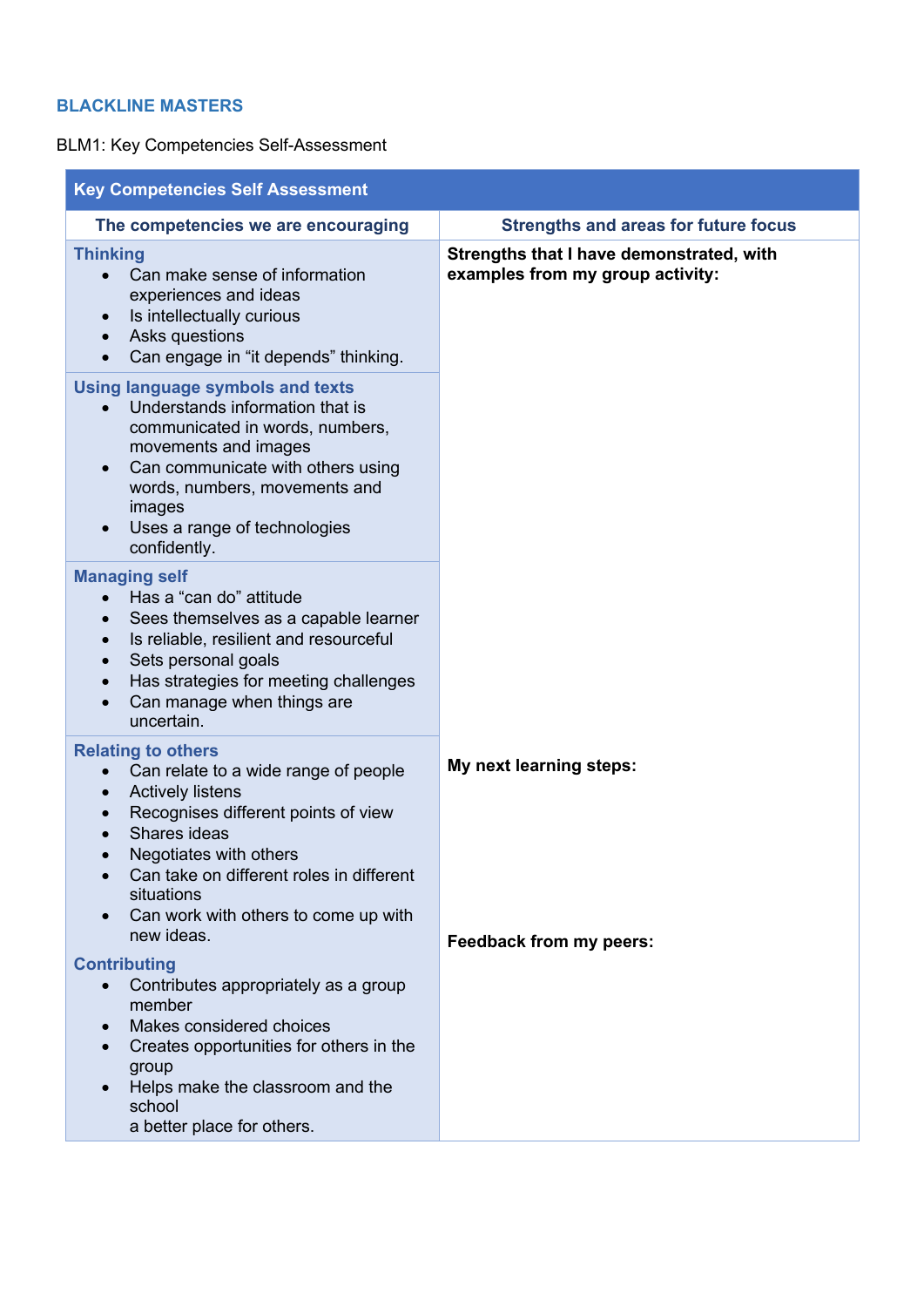# **BLM2: Speaking, Writing and Presenting, Level 3**

**Learning intention:** Identify how ideas suggest awareness of a range of dimensions or viewpoints.

Choose two characters in the book with contrasting viewpoints and map out their thinking on various topics covered in the text.

| Character 1                       | Character 2                  |
|-----------------------------------|------------------------------|
| Describe the event from the book: |                              |
|                                   |                              |
|                                   |                              |
|                                   |                              |
|                                   |                              |
| Character 1's point of view:      | Character 2's point of view: |
|                                   |                              |
|                                   |                              |
|                                   |                              |
|                                   |                              |
| Describe the event from the book: |                              |
|                                   |                              |
|                                   |                              |
|                                   |                              |
|                                   |                              |
| Character 1's point of view:      | Character 2's point of view: |
|                                   |                              |
|                                   |                              |
|                                   |                              |
|                                   |                              |
|                                   |                              |
| Describe the event from the book: |                              |
|                                   |                              |
|                                   |                              |
|                                   |                              |
| Character 1's point of view:      | Character 2's point of view: |
|                                   |                              |
|                                   |                              |
|                                   |                              |
|                                   |                              |
|                                   |                              |